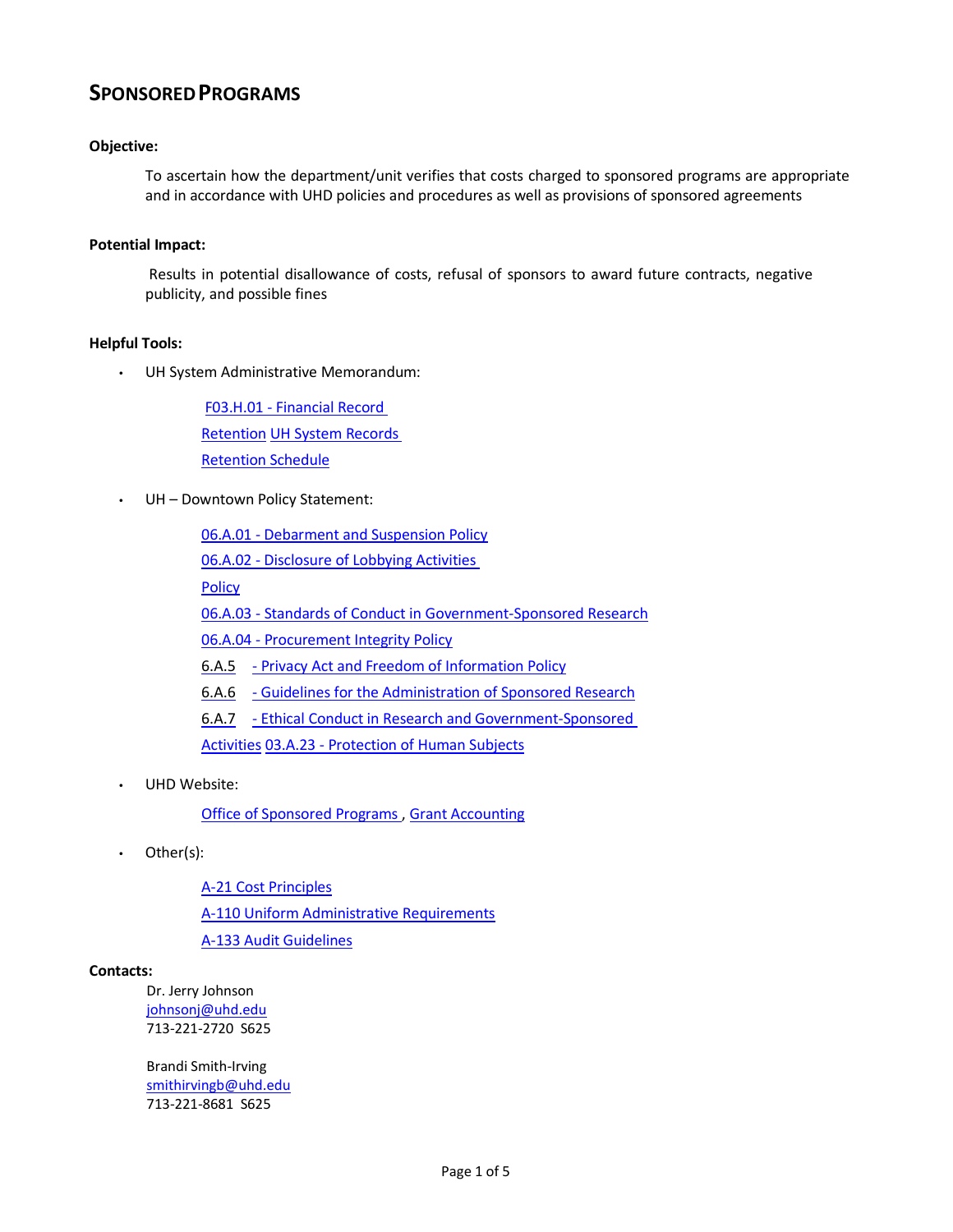### **Frequently Observed Weaknesses/Deficiencies:**

- Failure to monitor project beginning and end dates
- Untimely continuation requests
- Failure to establish a project account prior to beginning work
- Principal investigators (P.I.s) not reviewing and approving account activity/reconciliations
- Untimely submission/processing of cost transfer and residual forms
- Charging inappropriate/unallowable expenditures to sponsored projects
- Failure to meet cost sharing obligations and/or failure to monitor cost-sharing accounts

#### **Best Business Practices:**

- 1. Designate an individual responsible for coordinating and administering all sponsored account activities in the department. This individual should understand and be apprised of all sponsored activity in the department, i.e. new projects, beginning and end dates, proposal deadlines, etc.
- 2. Maintain a master project control record to track the activity from proposal to final delivery. Important dates and milestones should be monitored and actions taken as needed to ensure compliance with policies, laws, and agreement terms.
- 3. Ensure individuals are trained on and follow proper administrative policies and procedures.
- 4. Ensure adequate segregation of duties:
	- *–* Functions are divided so that one individual does not have control over all aspects of a transaction: authorization, custody, record keeping, and verification
	- *–* The employee reviewing and approving financial transactions should not be the individual reconciling accounts. If this is the same individual (generally due to a small number of employees), then a compensating control should exist, i.e. approval (sign-off) by the department chair or appropriate level of management
		- *–* Ensure employees are familiar with institutional policies and procedures
- 5. Ensure project numbers are established prior to beginning activity. Generally, no expense should be incurred before the project number is assigned. The project is set up only when all approvals are in place.
- 6. Ensure expenditures to sponsored projects are appropriate and in accordance with the terms of the agreement, institutional policies and procedures, and OMB circulars.
- 7. Identify cost sharing requirements and funding sources in advance of project commencement. Ensure cost- sharing obligations are met and properly recorded in a project cost share account.
- 8. P.I.s and/or department heads should review all sponsored program activity monthly. (Note: P.I.s are ultimately responsible for their own sponsored activities.)
- 9. Reconcile all sponsored account expenditures and budgets monthly and submit budget amendments as needed to avoid budget checking errors. Maintain evidence of reconciliation.
- 10. Detect and resolve discrepancies in a timely manner and in accordance with Sponsored Project Agreement (SPA).
- 11. Submit cost transfer requests, if required, on a timely basis and in accordance with SPA policies and guidelines.
- 12. Establish record retention guidelines as required by institutional procedures, and A-21 and A-133 OMB circulars.
- 13. Attend training classes offered through the Office of Sponsored Programs.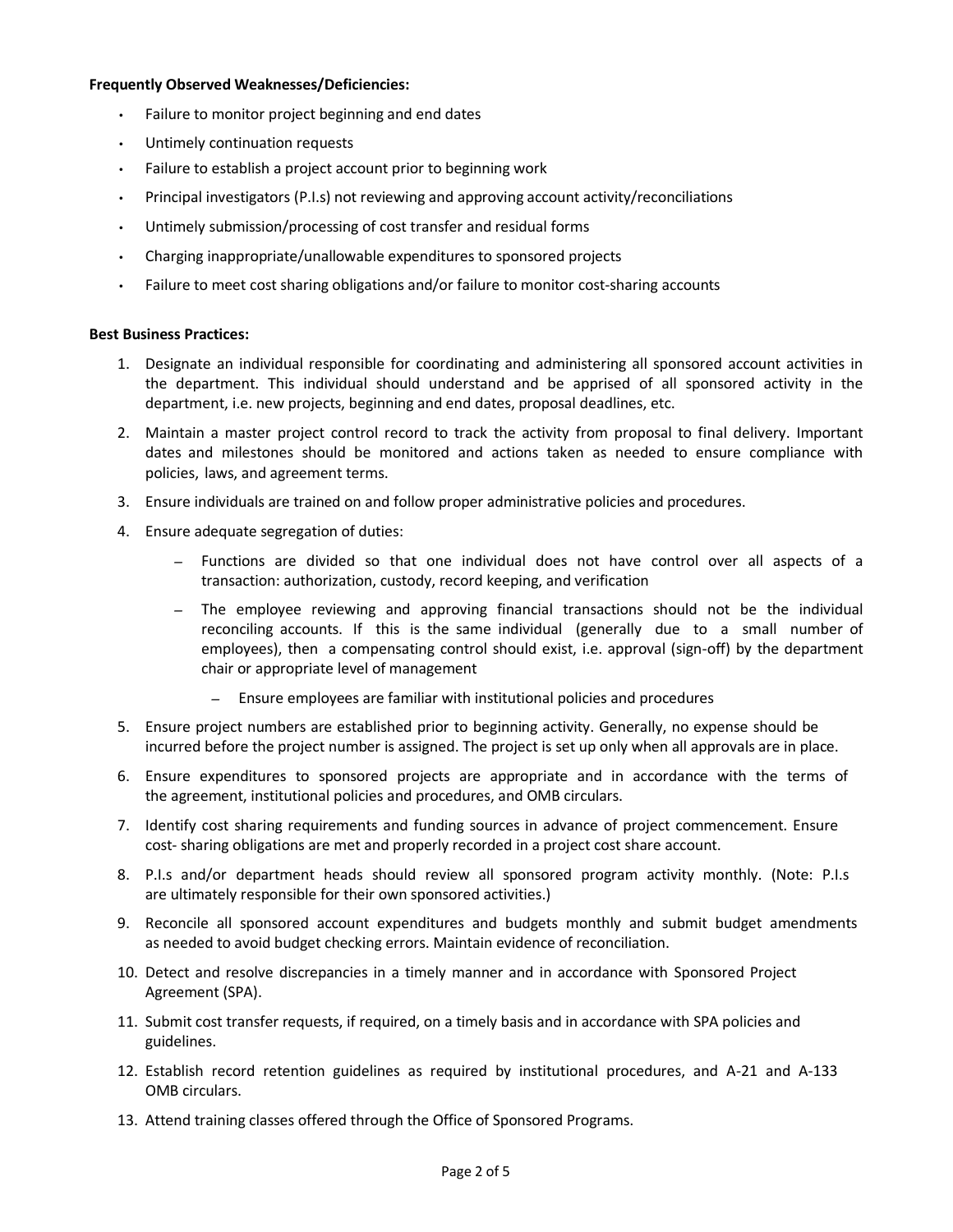**Case Scenario:** A sponsored agreement ends on December 30 and has an unrestricted residual balance. The department realizes after December 30 that the contract has ended and submits residual form(s)/residual action plan the following April 10. What are the control weaknesses and what might the consequences be?

**Case Scenario Answer:** It appears no one was monitoring the project end dates in the department and the residual form did not meet the institution's Residual Utilization policy (request within 90 days of end date). This could result in loss of control of residual funds by the respective P.I. because the residual balance lapses to the appropriate vice president or dean.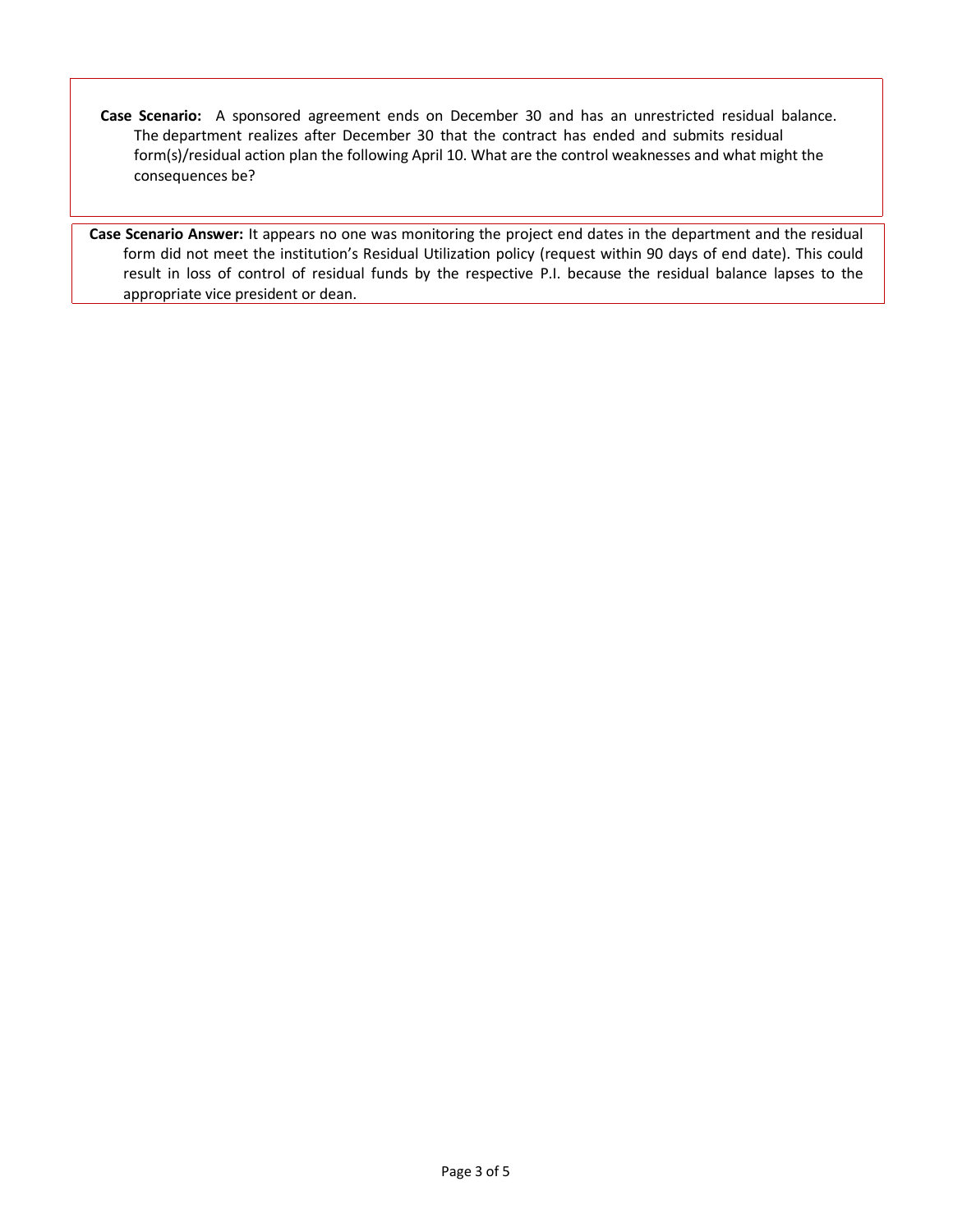# **AREA**

This questionnaire is designed so that "no" answers indicate that an internal control weakness may exist and the procedure/process may need to be examined in greater detail. **Comments should be provided for "No" answers.**  When such weaknesses are identified, a change in the process may be necessary OR a control may need to be put into place to address the weakness. The appropriate UHD contact office (as outlined in the self-assessment text) may be contacted for assistance with identified weaknesses.

| Self-Assessment of Internal Controls for Contracts                                                                                 | <b>Yes</b> | No | N/A | <b>Comments</b> |
|------------------------------------------------------------------------------------------------------------------------------------|------------|----|-----|-----------------|
| Are employees familiar with Sponsored Project<br>Agreement policies, i.e. direct charging policy, etc.?                            |            |    |     |                 |
| Are grant/contract agreements available for reference in<br>the department/unit?                                                   |            |    |     |                 |
| Are grant/contract agreements referenced when<br>initiating project expenditures to ensure<br>appropriateness?                     |            |    |     |                 |
| Does the department/unit have a designated individual<br>to reconcile revenue and expenditures to PeopleSoft?                      |            |    |     |                 |
| Does the department/unit have a process for the<br>designated individual to be notified of all new<br>sponsored projects?          |            |    |     |                 |
| Are all departmental accounts reconciled to PeopleSoft<br>at least monthly?                                                        |            |    |     |                 |
| Are reconciliations reviewed and approved by someone<br>other than the preparer/reconciler? (preferably the<br>P.I.                |            |    |     |                 |
| Does the reviewer approve (physically sign-off) the<br>reconciliation?                                                             |            |    |     |                 |
| Are errors researched and corrected in a timely manner<br>and in accordance with policy, if applicable?                            |            |    |     |                 |
| Is an account(s) established prior to the beginning of<br>project work?                                                            |            |    |     |                 |
| Is there a process for monitoring project beginning and<br>end dates, and timely routing of renewal paperwork,<br>when applicable? |            |    |     |                 |
| Does someone monitor P.I. compliance with progress<br>reporting deadlines?                                                         |            |    |     |                 |
| Are residual balances requested within the required<br>timeframe and appropriately utilized?                                       |            |    |     |                 |